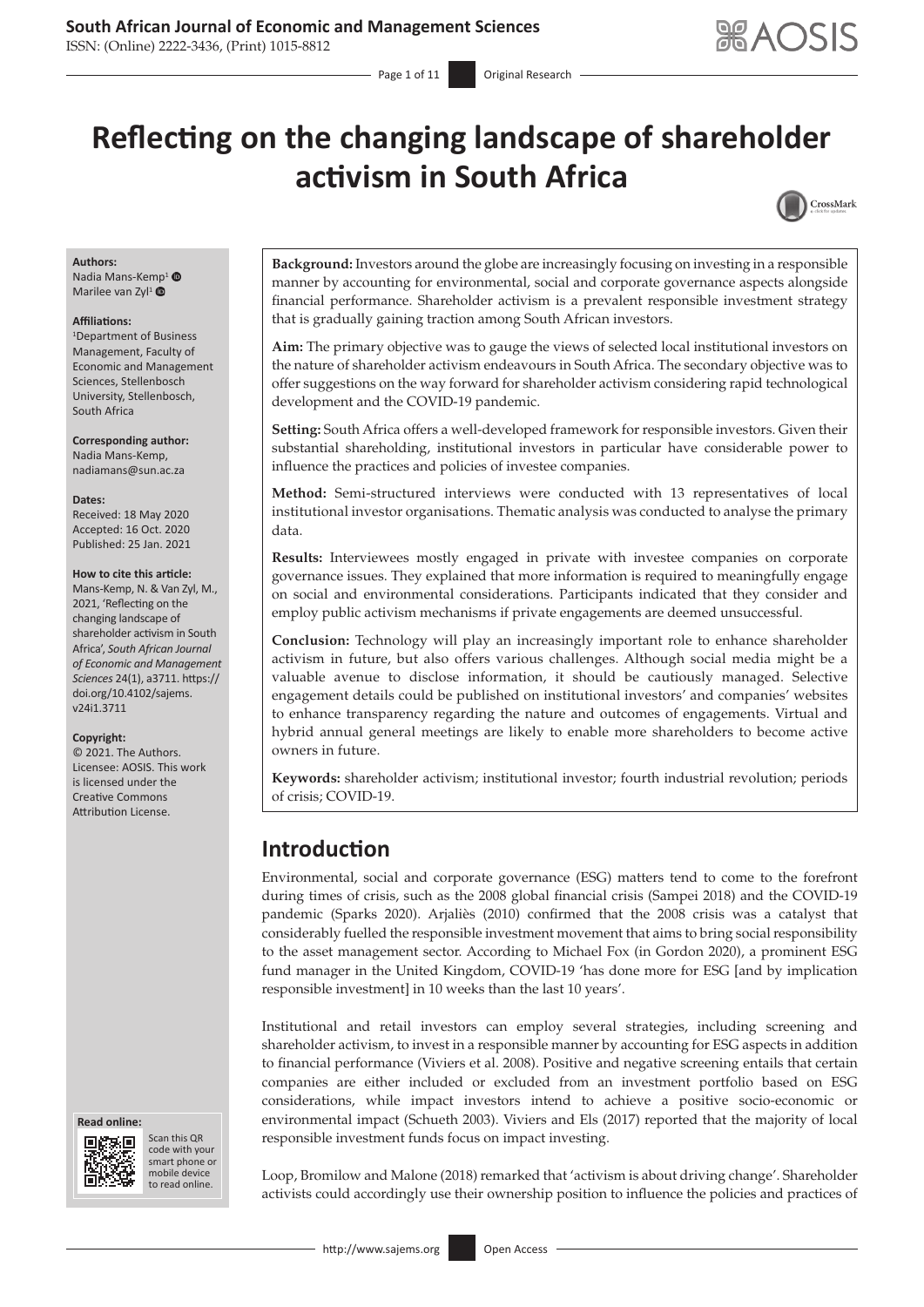investee companies (Sjöström 2020). They can use voice and exit mechanisms to convey their dissatisfaction pertaining to financial and sustainability considerations to corporate leaders (McNulty & Nordberg 2016). A voice mechanism refers to private or public engagement with management (McCahery, Sautner & Starks 2016). Investors can alternatively utilise an exit mechanism by selling their shares in an investee company (Levit 2019). Given their large shareholding in multiple companies, institutional investors are a key force to bring about change in capital markets as they have considerable power to challenge corporate behaviour (Oh, Park & Ghauri 2013; Organisation for Economic Co-operation and Development [OECD] 2011; Sandberg 2013). Institutional shareholder activism could hence be deemed a valuable governance mechanism to bring change in capital markets (Romano 2001).

South Africa has a history of pro-ESG initiatives, including the King reports on corporate governance, Regulation 28 and the Code for Responsible Investing in South Africa (CRISA). The country hence offers a well-developed framework to conduct responsible investment research. Principle 17 in the King IV report suggests that the governing bodies of institutional investors should ensure that responsible investment is practised to promote sound governance and value creation in investee companies (IoDSA 2016). Several local institutional investors, however, do not integrate ESG considerations into decision-making processes (Tomlinson, Bertrand & Martindale 2017). Those that account for such considerations mainly focus on governance aspects (Feront & Bertels 2019; Zhang 2016). Although most South African institutional investors publicly support responsible investment, actual changes to their investment policies are often superficial (Feront & Bertels 2019).

A gradual increase has been seen in activism endeavours among institutional and retail investors due to South Africa's favourable regulatory environment (Deloitte 2019b). When reflecting on responsible investment in the country, the limited universe of listed companies and the fragmented pension fund market should be taken into account (Tomlinson et al. 2017). As such, local institutional investors prefer to engage in private on pressing matters (Viviers & Smit 2015; Yamahaki & Frynas 2016). They aim to avoid the potential negative impact on share prices and corporate reputation related to the application of public mechanisms (McCahery et al. 2016). Several corporate leaders also prefer private discussions, as these are deemed more constructive than public activism. The former allows activist institutional investors to negotiate solutions with boards or managers without necessarily jeopardising relationships (Viviers & Smit 2015).

The fourth industrial revolution, characterised by increased usage of advanced technology to blend digital and physical environments, offers several opportunities and challenges for companies and their retail and institutional shareholders, including online meetings and management of personal information (Coulibaly 2020). The rapid spread of digital technology in the so-called age of transparency could considerably enhance shareholders' access to information and, by implication, informed decision-making (Coulibaly 2020). Enhanced transparency is of particular importance during periods of crisis (Lang & Maffett 2011; Moon 2020). The impact of the fourth industrial revolution (Deloitte 2019a) and the COVID-19 pandemic (Gottfried & Donahue 2020) on shareholder activism endeavours warrants investigation.

Semi-structured interviews were conducted with representatives from selected local institutional investors, given that they are extremely influential compliance officers whose actions have implications for a range of stakeholders (IoDSA 2016). The primary objective was to investigate their views on the nature of shareholder activism endeavours in South Africa. The secondary objective was to offer suggestions on the way forward for shareholder activism considering rapid technological development and the COVID-19 pandemic. Respondents' feedback was contextualised by accounting for changes pertaining to shareholder activism in response to the challenging and changing corporate circumstances, as highlighted in literature and the media. Guidance regarding ways to enhance the application and effectiveness of shareholder activism in future could be useful to respond to challenges and changes in times of crisis.

The theoretical framework and literature review are presented next, followed by a description of the qualitative methodology applied in the study. After a presentation of the results, recommendations will be offered to improve the application and effectiveness of shareholder activism mechanisms in light of the fourth industrial revolution and the COVID-19 pandemic.

# **Theoretical framework**

The nature of shareholder activism, be it financial or social, depends on the goals of the activist and could be related to various theories explaining managerial behaviour. Social activism is linked to environmental and social issues, while financial activism is related to insufficient financial performance at investee companies (Goranova & Ryan 2014). Jensen and Meckling's (1976) agency theory is deemed the primary theoretical lens in activism literature (Goranova & Ryan 2014).

The agency theory is based on the complex relationships between principals (shareholders) and agents (managers). Although shareholders expect managers to optimally account for their interests, managerial actions might be driven by self-interest. If corporate agents focus on their own gains, the agency problem arises. In an attempt to minimise this problem and the associated costs, independent directors are supposed to monitor managerial actions and decisions. Several companies incentivise agents to guide their behaviour (Goranova & Ryan 2014; Jensen & Meckling 1976).

Local shareholder activists are, however, increasingly voicing their discontent regarding the perceived disconnect between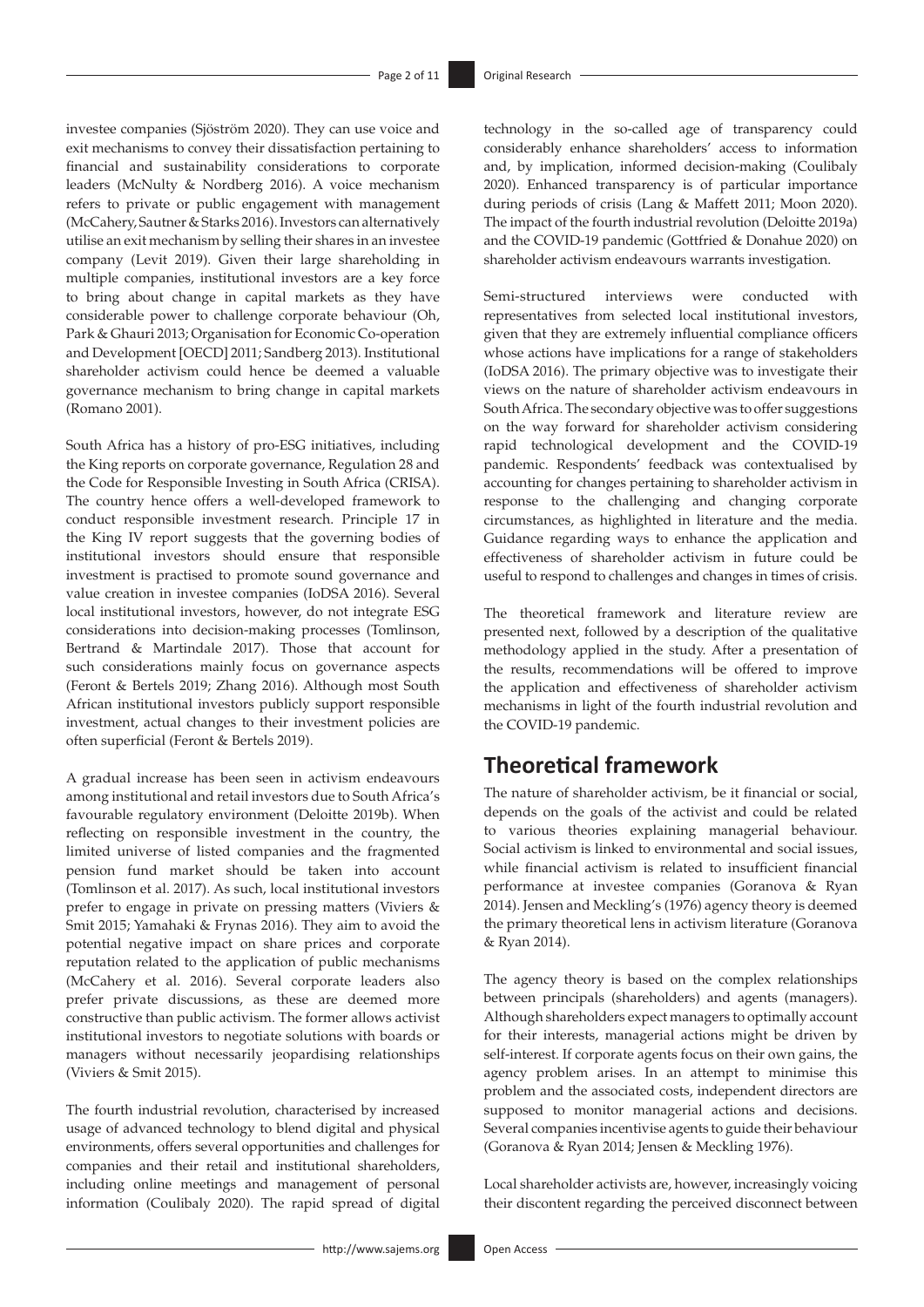managerial incentives and firm performance (Viviers et al. 2019). This perceived misalignment represents a lost opportunity to alleviate the agency problem (Ertimur, Ferri & Muslu 2011). To mitigate the agency problem and asymmetric information, institutional investors should continually communicate with investee companies (Nix & Chen 2013). Enhanced communication will ensure that alignment between the interests of a company and its shareholders is improved. As a result, investors' trust and confidence in investee companies are likely to increase (Nix & Chen 2013).

While the agency theory is mainly linked to financial activism, social activism is related to the stakeholder theory (Goranova & Ryan 2014). Freeman (1984) argued that shareholders form part of a diverse range of stakeholders who are affected by a company or have an influence on a company. The stakeholder theory thus postulates that corporate leaders should manage the complex relationships among a broad range of stakeholders, while cautioning against an excessive focus on shareholders' interests (Borlea & Achim 2013).

The role of directors as corporate monitors, as suggested by the agency theory, should hence be reconsidered. Based on the stakeholder theory, it might be more apt to deem them mediators rather than corporate monitors (Lan & Heracleous 2010). Shareholder activism is likely to increase the interaction between the owners and managers of a company and could result in positive outcomes for a range of stakeholders (McNulty & Nordberg 2016). Some shareholders are, however, self-serving and likely to drive their own agenda at the cost of other stakeholders (Lan & Heracleous 2010). Shareholder activists should thus be mindful of the benefits and costs related to their activism efforts (Gantchev 2013).

# **Shareholder activism as a responsible investment strategy**

As explained in the introduction, responsible investors account for financial and ESG considerations that could influence long-term value creation for a range of stakeholders. Globally, a growing number of activist investors take ESG considerations into account. The percentage of institutional and retail investors that applied ESG principles to their investment decisions worldwide increased from 48% to 75% between 2017 and 2019 (Deloitte Insights 2020). Despite the country's well-developed responsible investment landscape, only a limited number of South African investors apply the responsible investment philosophy when making investment decisions (Viviers & Els 2017).

### **The local responsible investment landscape**

The responsible investment landscape in South Africa changed considerably over the last decade (2011 to 2020). The King IV report on corporate governance, Regulation 28 and CRISA had multiple implications for responsible investment policies and practices in the country (Viviers & Els 2017).

A sound corporate governance framework is critical in attracting investors for economic growth and can substantially enhance investor confidence (Beekes & Brown 2006). The King report can be seen as a form of 'soft law regulation' to guide sustainable behaviour (Esser 2017). Compliance with the King guidelines is voluntary, but listed companies must comply with these guidelines as part of the Johannesburg Stock Exchange (JSE) listings requirements (JSE 2017).

The local stock exchange also launched the JSE Socially Responsible Investment (SRI) index (now called the FTSE/JSE Responsible Investment Index Series) in 2004 to identify listed companies that integrate triple bottom principles into their activities, and to facilitate investment in such companies (JSE 2015). The performance of locally listed companies is annually reviewed against a set of ESG considerations to determine constituency. Since then, the index series evolved considerably to further promote sustainable development (JSE 2015).

In addition to the publication of the pioneering King report, South Africa was the second country in the world to formally encourage institutional investors to consider ESG aspects when making investment decisions (Deloitte & Touche 2014). Regulation 28 of the Pension Funds Act (No. 24 of 1956) was revised in 2011 to ensure that retirement funds meet long-term obligations to their members by obliging institutional investors to account for ESG factors (Deloitte & Touche 2014).

Furthermore, CRISA was published in 2011 to guide the investor community to give effect to the King III report and the United Nations-supported Principles for Responsible Investment (UN PRI) initiative (Deloitte & Touche 2014; IoDSA 2011). This code postulates that organisations that exhibit sound corporate governance practices are expected to create value in a sustainable manner. The term 'value' does not only refer to financial aspects, but includes social and environmental aspects (IoDSA 2011). When CRISA was launched, the former South African Minister of Finance, Pravin Gordhan, remarked that the 2008 financial crisis emphasised the importance of a longer-term investment focus (Deloitte & Touche 2014). The process to revise CRISA commenced in 2020.

The UN PRI offers guidance to investors around the globe to invest in a responsible manner over the long run. The majority of the local signatories are investment managers and service providers (Tomlinson et al. 2017). Prominent asset owners such as the Government Employees Pension Fund perform an important role in developing scheme practices that smaller local pension schemes can adopt (Tomlinson et al. 2017). Ertimur et al. (2011) confirmed that institutional investors can leverage other (minority) shareholders' support by setting an example.

Given their power, institutional investors can be a considerable driving force for improved performance (Ivanova 2017). Institutional investors are such influential stakeholders that the King IV report includes a specific principle to highlight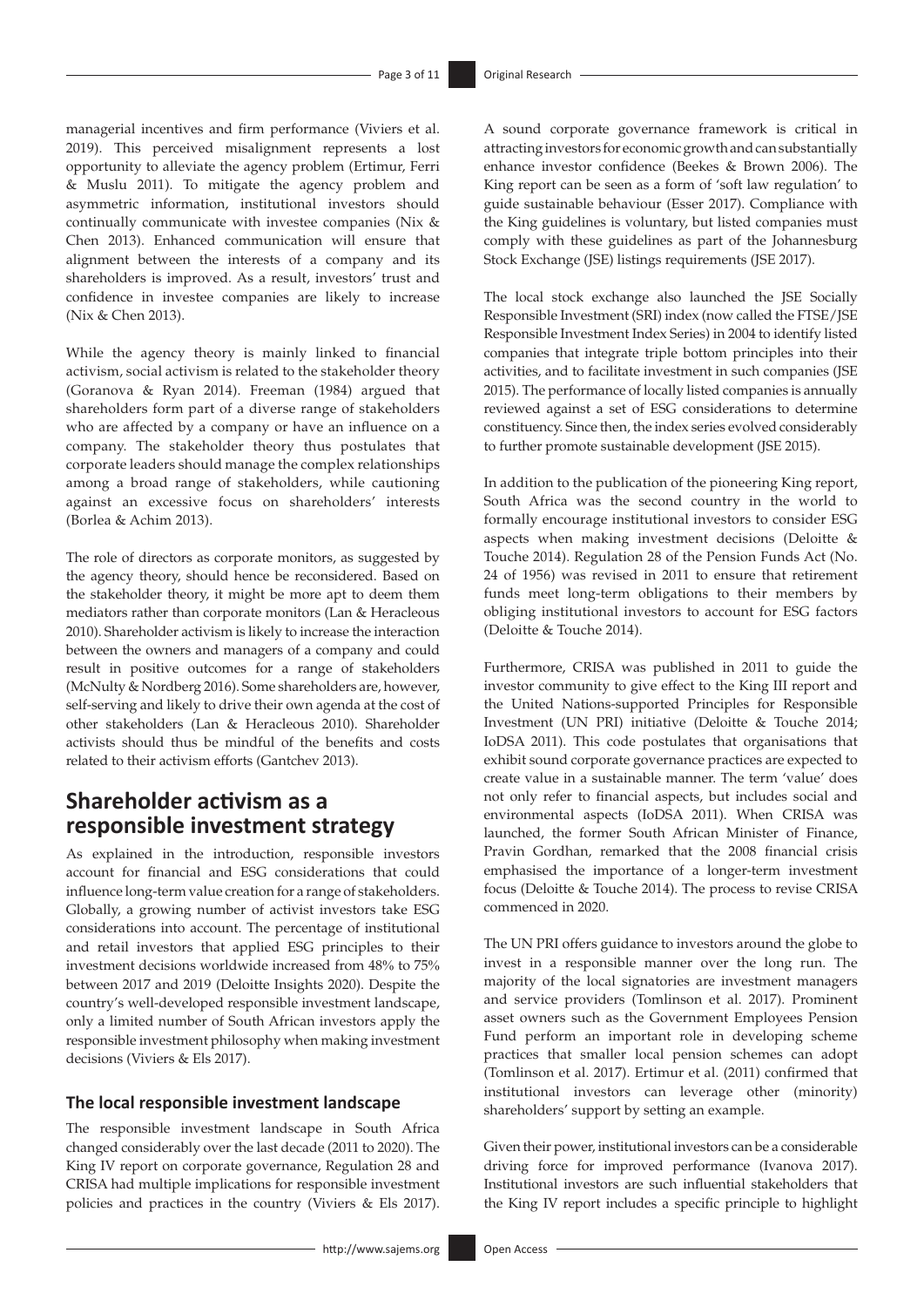their primary responsibilities (IoDSA 2016). King IV proposes that an institutional investor's governing body should provide direction for responsible investment and approve policies in this regard. Institutional investors should furthermore disclose their code on responsible investing and details on the application thereof (IoDSA 2016). The guidance note published by the Financial Sector Conduct Authority (2019) sheds more light on sustainable investments and assets in the context of retirement funds' investment policy statements.

Based on an extensive review of the changing ESG landscape in South Africa, Tomlinson et al. (2017) encouraged the Financial Sector Conduct Authority to cautiously review the mandates of investment managers to ensure that they reflect the expectations for investment practice as set out in Regulation 28. They indicated that CRISA could benefit from appointing a permanent secretariat to enhance its stewardship. Emphasis was placed on the inclusion of ESG aspects as part of trustee training. They furthermore suggested that investors should be educated on the application of different ESG approaches. Given that enhanced transparency aids informed decision-making, it is likely that the Financial Sector Conduct Authority and the JSE will place even more focus on the quality of disclosure on material ESG factors in future (Tomlinson et al. 2017).

### **Reflecting on shareholder activism mechanisms**

Responsible investors can employ three main strategies, namely screening, impact investing and shareholder activism. In this study, focus is placed on shareholder activism, with pertinent reference to the South African context. As explained in the introduction, shareholder activists aim to influence the behaviour of investee companies by exercising their rights as owners. They can employ a range of private and public voice mechanisms to focus attention on financial and ESG considerations (Schueth 2003). As the name implies, private engagements occur behind the scenes, such as writing emails or arranging confidential negotiations with key decisionmakers of investee companies. In contrast, public voice mechanisms include raising concerns at annual general meetings (AGMs), voting and filing shareholder resolutions. Shareholders can also engage in debate via traditional and social media. Proxy voting furthermore enables shareholders to delegate voting power to delegate voting power to a representative (Viviers & Smit 2015).

Alternatively, an investor can opt to exit from an investee company by selling their shares. If an institutional investor employs this mechanism, it signals dissatisfaction to other shareholders and could have a devastating impact on a targeted company's share price (Levit 2019). When several shareholders divest concurrently, the investee company's market capitalisation and cost of capital might be severely affected (Gillan & Starks 2003). Given the size of the South African share market, a limited number of local shareholders have utilised this mechanism (Viviers & Smit 2015). Some researchers deem the mere threat of exit sufficient to signal their discontent with an investee company's actions,

policies and practices, without having potential detrimental consequences for a range of stakeholders (Admati & Pfleiderer 2009; Levit 2019; McCahery et al. 2016).

The selection of a specific engagement mechanism depends to a large extent on the investor's ability to gain access to the investee company's management. Large institutional investors typically prefer private mechanisms. If private engagement is deemed unsuccessful, they consider (more hostile) public shareholder activism mechanisms (McCahery et al. 2016). A growing number of activist South African investors are voicing their concerns in public. For instance, several shareholders publicly opposed perceivably excessive executive compensation at multiple local companies in 2020 (Just Share 2020a). Despite the increase in emolument-related shareholder activism, only a few executives announced that they were willing to take a pay cut following the South African lockdown related to COVID-19. Likewise, only a limited number of institutional fund managers responsible for the pensions of millions of South Africans have made public commitments to cut their salaries and make donations to the so-called Solidarity Fund (Just Share 2020a).

Previous scholars assessed the effectiveness of public activism endeavours globally (Cai & Walkling 2011; Kimbro & Xu 2016) and locally (Viviers et al. 2019; Viviers & Smit 2015). Based on a review of 24 510 votes cast by 17 South African investment managers and interviews with selected investment managers, Viviers and Smit (2015) reported that proxy voting was deemed a last resort in the local context. Less than 7% 'against' votes were recorded, mainly pertaining to executive remuneration. They furthermore noted that companies that were excluded from the FTSE/JSE SRI index attracted more shareholder opposition than constituents (Viviers & Smit 2015). Bauer, Moers and Viehs (2015) assessed the determinants of withdrawal of shareholder proposals in the United States and reported that proposals filed by influential institutional investors were more likely to be withdrawn than those filed by private investors. There is a limited body of research on private engagements between institutional investors and investee companies, given the confidential nature thereof (Semenova & Hassel 2019). There is hence scope to assess institutional investors' selection and application of specific activism mechanisms in South Africa.

The fourth industrial revolution and the COVID-19 pandemic have multiple implications for shareholder activism endeavours, as explained next.

### **Exploring the potential impact of the fourth industrial revolution and the COVID-19 pandemic on shareholder activism endeavours**

Rapid technological developments have multiple implications for listed companies and their shareholders (Goldman Sachs 2019; Uldam 2018). COVID-19 furthermore forced companies to reconsider the way in which they engage with shareholders, inter alia, due to challenges associated with social distancing (Kennedy-Good & Chalwin-Milton 2020).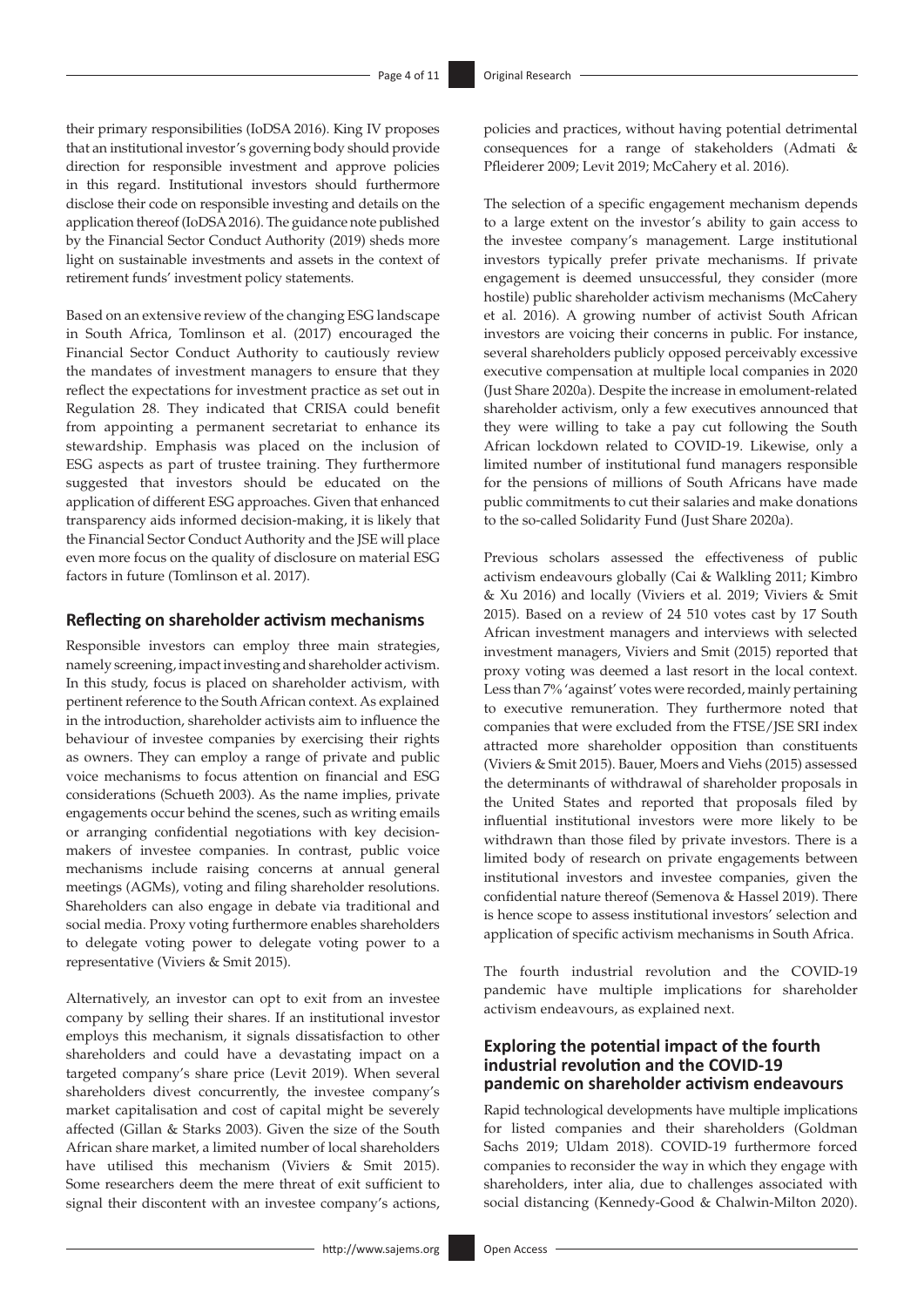Shareholder activists are increasingly moving from traditional media platforms such as newspapers to social media, including Twitter, to raise their concerns and enhance awareness of corporate issues (Uldam 2018). Although the usage of social media gives users unprecedented visibility, online security and the protection of personal information are prominent concerns (Uldam 2018). The long-lasting impact of negative comments raised in the media on companies' reputations should also be considered (Chartered Governance Institute of Southern Africa 2020). The King IV report confirmed that the increased usage of social media platforms will radically enhance transparency. Governing bodies are hence urged to ensure sufficient oversight of technology and information management. Proactive monitoring will enable them to timeously respond to adverse social media events (IoDSA 2016).

Annual general meetings are essential corporate events that allow shareholders the opportunity to share their views and receive feedback from corporate leaders (Kennedy-Good & Chalwin-Milton 2020). Shareholders also cast their votes on tabled resolutions, either in person or via proxies. A surge was noted in proxy voting in 2009 following the 2008 global financial crisis (Gottfried & Donahue 2020). A similar trend is expected following the COVID-19 pandemic. Although technological developments associated with the fourth industrial revolution enabled companies to facilitate online meetings and voting for some time, local companies still opted for in-person meetings until March 2020. Social distancing as a result of COVID-19, however, brought about considerable challenges to facilitate in-person meetings and engagements. Local legislation allows for electronic AGMs if reasonable participation and simultaneous discussion among attendees are possible (Chartered Governance Institute of Southern Africa 2020; Kennedy-Good & Chalwin-Milton 2020). Electronic meetings are, however, not a possibility if a company's memorandum of incorporation prohibits such events (Kennedy-Good & Chalwin-Milton 2020). As such, several local companies had to postpone their in-person AGMs during 2020 (Larkin 2020).

In response, the JSE (2020) in collaboration with The Meeting Specialist launched a platform that enables listed companies to hold virtual AGMs and conduct electronic voting. In addition to complying with a legal requirement to facilitate a mandatory yearly shareholder gathering, this pioneering initiative allows shareholders to participate in AGMs irrespective of their location, by using a range of technological devices at their disposal. Virtual meeting attendance is furthermore cost-effective, as shareholders and board members are not required to travel (JSE 2020). An executive director at Alexander Forbes, the first company that made use of The Meeting Specialist's platform, remarked that in due course, virtual meetings will become a routine addition to conventional meetings (JSE 2020:1). Companies that plan to conduct virtual meetings should ensure that their online facilities are easily accessible and can deal with a large number of individuals concurrently attempting to log in (Kennedy-Good & Chalwin-Milton 2020).

The local non-profit shareholder activist organisation Just Share (2020b) recognised that virtual AGMs are reasonable, given restrictions imposed by the COVID-19 pandemic. Just Share, however, cautioned JSE-listed companies against infringing shareholder rights and non-compliance with the Companies Act (No. 71 of 2008) when opting for online meetings. They furthermore expressed concern that shareholders' questions might be moderated before being submitted to directors. As such, Just Share urged listed companies to ensure meaningful, real-time shareholder participation in future.

Shareholder activists could arguably use the case of COVID-19 to illustrate why specific ESG-related changes are essential, in particular related to board composition and the perceived disconnect between executive pay and performance (Gottfried & Donahue 2020). Some shareholders might, however, question whether they should challenge companies that are already experiencing considerable financial hardship owing to share markets around the globe being under severe pressure (Orol 2020). Given that a stable macroeconomic environment is a prominent catalyst of shareholder activism, the ultimate impact of the COVID-19 pandemic on shareholder activism remains uncertain (Gottfried & Donahue 2020) and requires further investigation. This study was conducted to shed light on the way forward for shareholder activism in South Africa.

# **Research design and methodology**

The authors gauged selected South African institutional investors' views on shareholder activism. This research formed part of a broader study, covering corporate governance developments in South Africa, given the King IV publication and its focus on institutional investors. As mentioned, institutional shareholder activism is a valued corporate governance mechanism (Romano 2001). The target population comprised all local institutional investors. Given that the largest institutional investors are typically pension funds and the fragmented nature of the local pension fund industry comprising more than 3000 funds (Tomlinson et al. 2017), it was impractical to conduct interviews with all local institutional investors. Non-probability sampling was hence employed. Asset managers who directly invest in locally listed bonds and equities formed part of the sample frame. The researchers employed a combination of judgement and snowball sampling to select participants. An industry contact assisted the researchers to make initial contact with potential participants. Thereafter, snowball sampling was used based on referrals from interviewees.

A number of previous researchers employed qualitative methods when assessing shareholder activism (including Adegbite, Amaeshi & Amao 2012; Tomlinson et al. 2017; Yamahaki & Frynas 2016), as the phenomenological paradigm allows in-depth analysis of participants' views. The usage of semi-structured interviews gives researchers more control over the quality of the collected data, as uncertainties can be clarified by posing open-ended and theoretically motivated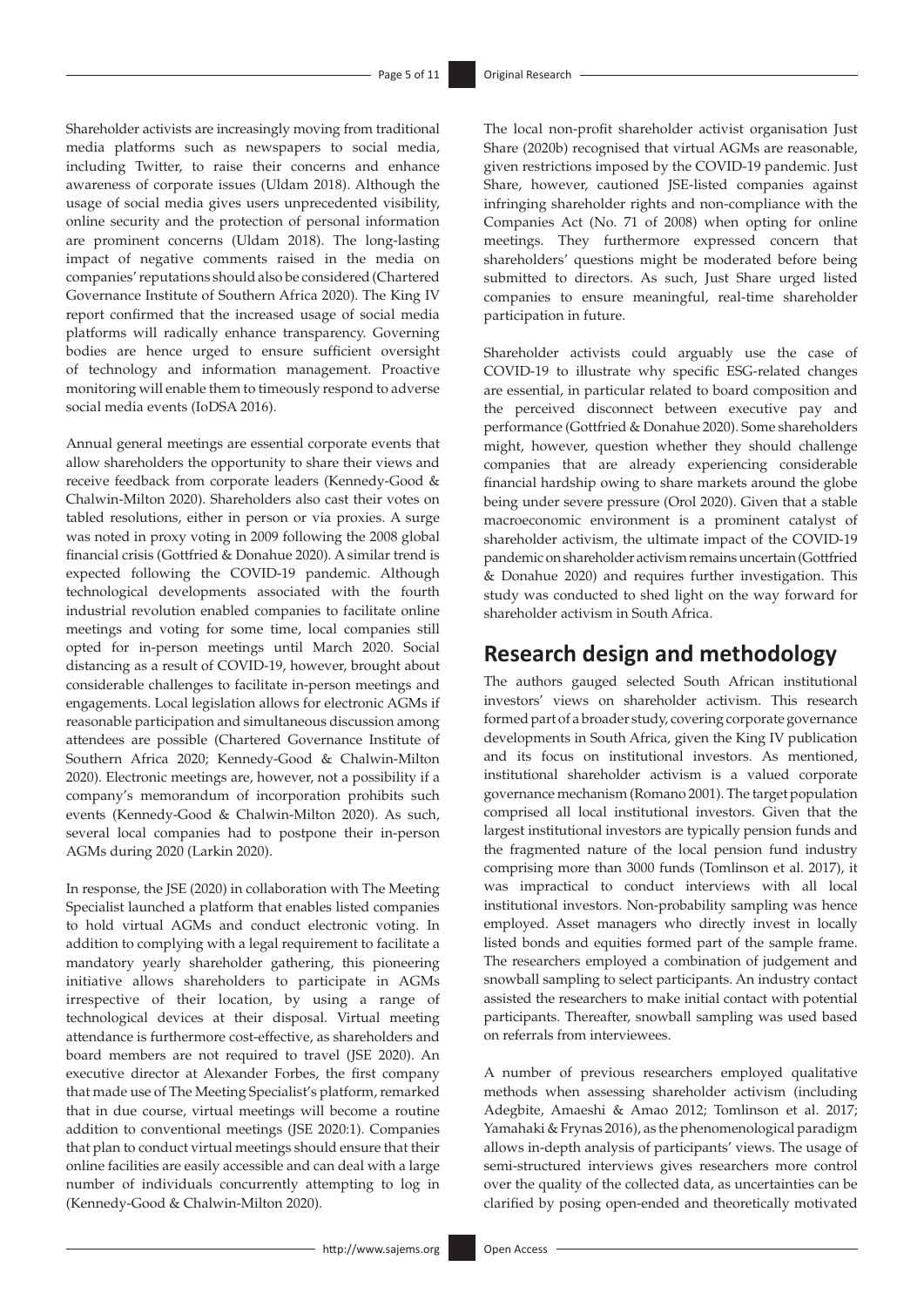questions (Galletta 2013). Semi-structured interviews were conducted with 13 representatives from 12 local institutional investors to gauge their views on the nature of shareholder activism in the country. One of the interviewees requested that their risk assurance manager participate during a joint interview. Given that there is no 'ideal' sample size for qualitative research, focus should be placed on the adequacy of selected participants (O'Reilly & Parker 2013). As their industry experience ranged from 6 to 26 years (16 years on average), participants offered informed opinions and extensive feedback on the topic under investigation. The institutional investors' approximate size of assets under management ranged between R200 million and R630 billion (average of R252.8 billion) at the stage when the interviews were conducted.

To enhance confirmability and to ensure that relevant questions were included, the interview guide was discussed with three corporate governance experts prior to conducting the interviews. A funnel interviewing technique was employed: after participants expressed broad viewpoints, they were encouraged to offer more focused responses. Clarifying questions were asked in some instances to ensure that participants' views were accurately captured. Interviewees answered questions pertaining to the institutional investors that they represent, including whether they are a signatory of the UN PRI and subscribe to CRISA. They were also requested to indicate what they consider to be the biggest implications of publicly proclaiming to be a responsible investor.

Examples of main and additional clarifying questions (in brackets) that were included in the interview guide include:

- Do you engage with investee companies on behalf of your clients? (Which form of shareholder activism do you consider to be most efficient to promote change, private or public? Please motivate your answer.)
- Are the stakeholder engagement processes of investee companies efficient in creating a platform for stakeholders to discuss their concerns? (How do you think investee companies can improve their stakeholder engagement processes to make it easier for stakeholders to raise their concerns?)
- Do you think that shareholder activism in South Africa will be able to 'enforce' efficient compliance to the King IV guidelines? (Do you think social media can play a role to enhance stakeholder inclusion?)

The interview guide and informed consent form were distributed to participants prior to conducting the interviews. They were requested to provide their biographical details and answer questions related to their employer via email before the interviews took place. Seven of the interviews were conducted in person and the remainder via teleconference. The interviews ranged between 40 and 90 minutes in duration. Although participants had the option to decline to answer questions and withdraw from the study at any stage, none of them opted to withdraw.

Permission was requested from each interviewee to transcribe their interview. Braun and Clarke's (2006) six-step thematic analysis approach was employed to derive themes from the transcribed data. The six-step process entailed that one of the researchers first familiarised herself with the collected data. Secondly, initial coding took place by assigning preliminary codes, based on the meaningful data features to offer an indication of the context of the interviews. Thirdly, preliminary themes and sub-themes were identified. Inductive coding was applied. Fourthly, the identified themes were reviewed and discussed by the researchers whereafter they were finalised (step 5). The final step entailed that conclusions were formulated based on the themes related to shareholder activism. Participants' responses were contextualised, given changes in the corporate landscape in response to the fourth industrial revolution and the COVID-19 pandemic.

To enhance the credibility of the findings, some interviewees were contacted to confirm that their views were accurately conveyed in the transcription. Pertaining to the dependability criterion of trustworthiness, the study can be replicated in future by following the outlined approach. Transferability was addressed by offering details on the research context to allow reflection on the applicability thereof in other settings.

Inferential validity was accounted for by using the King IV report, CRISA and applicable literature to develop the interview guide and interpret the results. Attention was also given to thematic analytical validity by including data extracts to support the themes that were derived.

### **Ethical consideration**

Ethical clearance was obtained to conduct this study from the Research Ethics Committee (REC) of Stellenbosch University. Project number: 6906.

# **Results and discussion**

An interviewee raised the view that shareholder activism in South Africa is 'picking up momentum' due to institutional investors being 'forced', through CRISA and the UN PRI, to apply ESG principles and to scrutinise the governing bodies of investee companies. The Chartered Governance Institute of Southern Africa (2020) confirms that shareholder activism is gaining momentum in the country. Participants were requested to state whether the institutional investor that they were affiliated with was a signatory to the UN PRI and subscribed to CRISA when the interview was conducted. This body and code have prominent implications for responsible investors (Deloitte & Touche 2014). Seven of the institutional investors were signatories to the UN PRI and eight subscribed to CRISA. One institutional investor originated from a large institution that was a signatory to the UN PRI. A participant explained that this institutional investor 'takes the matter of RI [*responsible investment*] seriously, but it requires a lot of focus, attention, people and resources'. As such, this participant noted that the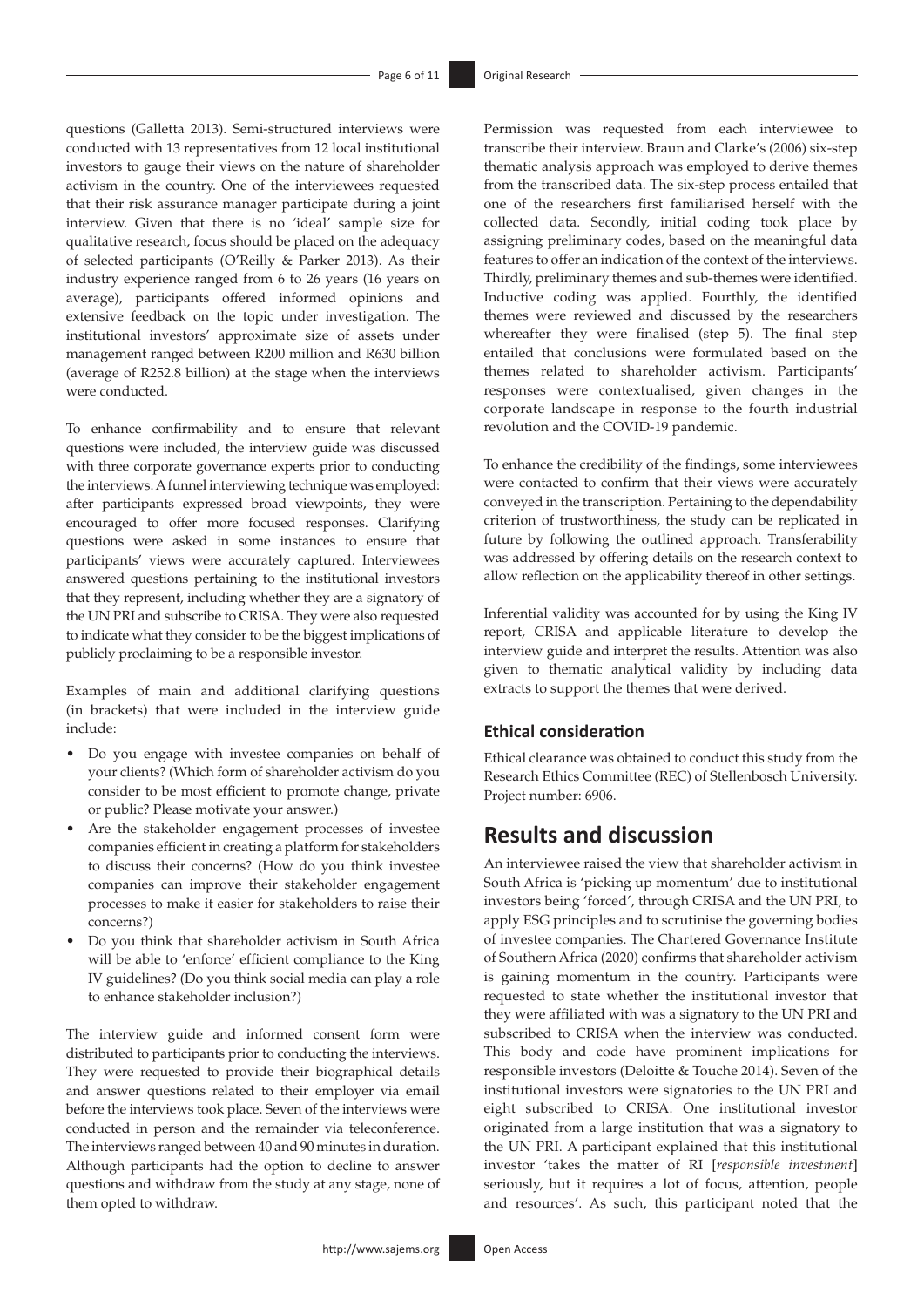institutional investor will subscribe to CRISA 'when they have the capacity to do so'.

Two institutional investors supported and followed the principles outlined by the UN PRI and CRISA without becoming a signatory or officially subscribing to the code. Another participant remarked that CRISA has 'a higher degree of relevance for local institutional investors' (than the UN PRI), given that their investors are largely South-African-based. As such, this institutional investor did not regard it necessary to become a signatory to the UN PRI, given the subscription to CRISA. The interviewee indicated that this decision would be reconsidered as the institutional investor grows, more offshore investors are included in their investor base and due to pressure from investors. Tomlinson et al. (2017) emphasised the importance of growing market awareness of ESG investment approaches.

Most of the participants were, however, not convinced that South African shareholder activists will be able to enforce corporate governance compliance, as suggested in King IV (IoDSA 2016). Principle 17 in this report is specifically applicable to institutional investors. All the participants stated that they are supportive of this principle. It was highlighted by four participants that they believe that institutional investors that subscribe to CRISA, and actively apply its guidelines, will be able to comply with Principle 17 of King IV. Several of the participants were of the opinion that their employers were already complying with this principle by actively pursuing CRISA. An interviewee remarked that Principle 17 made their client base more aware of responsible investing.

Details will now be provided on the shareholder activism themes that emerged from the thematic analysis.

### **Participants' views on responsible investor status**

Participants expressed contrasting views on whether responsible investor status should be publicised. Four participants stated that a public declaration in this regard is mostly 'window dressing'. The other participants argued that a mere proclamation of responsibility is not sufficient; it should be visible in actions. Goh (2018) agreed that it is debatable whether a mere proclamation will truly result in improved behaviour. The difference between intent and actual corporate actions may tarnish a company's reputation (Greyser 2009).

An interviewee remarked that 'actions speak louder than words'. If investors fail to act in a responsible manner, it will become known regardless of whether or not they proclaim to be responsible investors. A counterpart added that such practices must be 'imbedded in your culture and investment philosophy'. This view is supported by the King IV report (IoDSA 2016). A related opinion was raised by an interviewee: 'transparency is really important for

driving behaviour'. Sufficient information on financial and non-financial performance should hence be shared with stakeholders. By definition, responsible investors aim to incorporate financial and sustainability information when making investment decisions (Viviers et al. 2008). A participant, however, warned against undue pressure by clients to deliver superior investment performance. An excessive focus on financial considerations contradicts the responsible investment philosophy. The rapid spread of digital technology could considerably enhance transparency (Coulibaly 2020) which is of particular relevance during periods of crisis (Lang & Maffett 2011; Moon 2020).

### **Views on applying public versus private shareholder activism mechanisms**

The majority of the interviewees indicated that they prefer private engagements, as public activism is typically confrontational and hostile in nature. The view was raised that shareholders are not 'active enough' which makes interaction challenging. Yamahaki and Frynas (2016) and Viviers and Smit (2015) confirmed that shareholder activism typically occurs behind closed doors in the country, given the confidential nature of discussions. This tendency might also be partly ascribed to the country's limited investment universe (Tomlinson et al. 2017) and the subsequent drive to protect relationships with investee companies (Viviers & Smit 2015). In an attempt to enhance transparency, several participants mentioned that they provide some information on engagements in reports that are made available on their websites. The shareholder activist Just Share (2020b) encourages other institutional investors to follow suit.

Ten participants (more than 75% of the sample) suggested that institutional activists should initially consider a private mechanism, such as engagement. If the investee company does not respond, or if the private engagement is not deemed successful, the institutional investor can consider employing public mechanisms. McCahery et al. (2016) shared this view. A possible reason for the preference for private engagements is that public activism could be rather costly (Admati  $\&$ Pfleiderer 2009). Activist investors often only enjoy a fraction of the benefits negotiated by them. The related free-rider problem implies that all shareholders might benefit if one investor publicly raises concerns, although they do not bear any costs or engage themselves (Gillan & Starks 2000). Due to institutional investors' large stakes in investee companies, they might be able to cover the associated costs when there is a possibility of significant returns as a result of their activism endeavours (Gillan & Starks 2000). Another possibility mentioned by an interviewee is 'semi-private' engagements in which stockbrokers invite portfolio managers to engage with a company's management in a group meeting. Other participants deemed public activism endeavours more effective than private engagements, given that the responses 'are there for the public to see'.

Participants concurred with Viviers and Theron (2019) that public shareholder activism might have considerable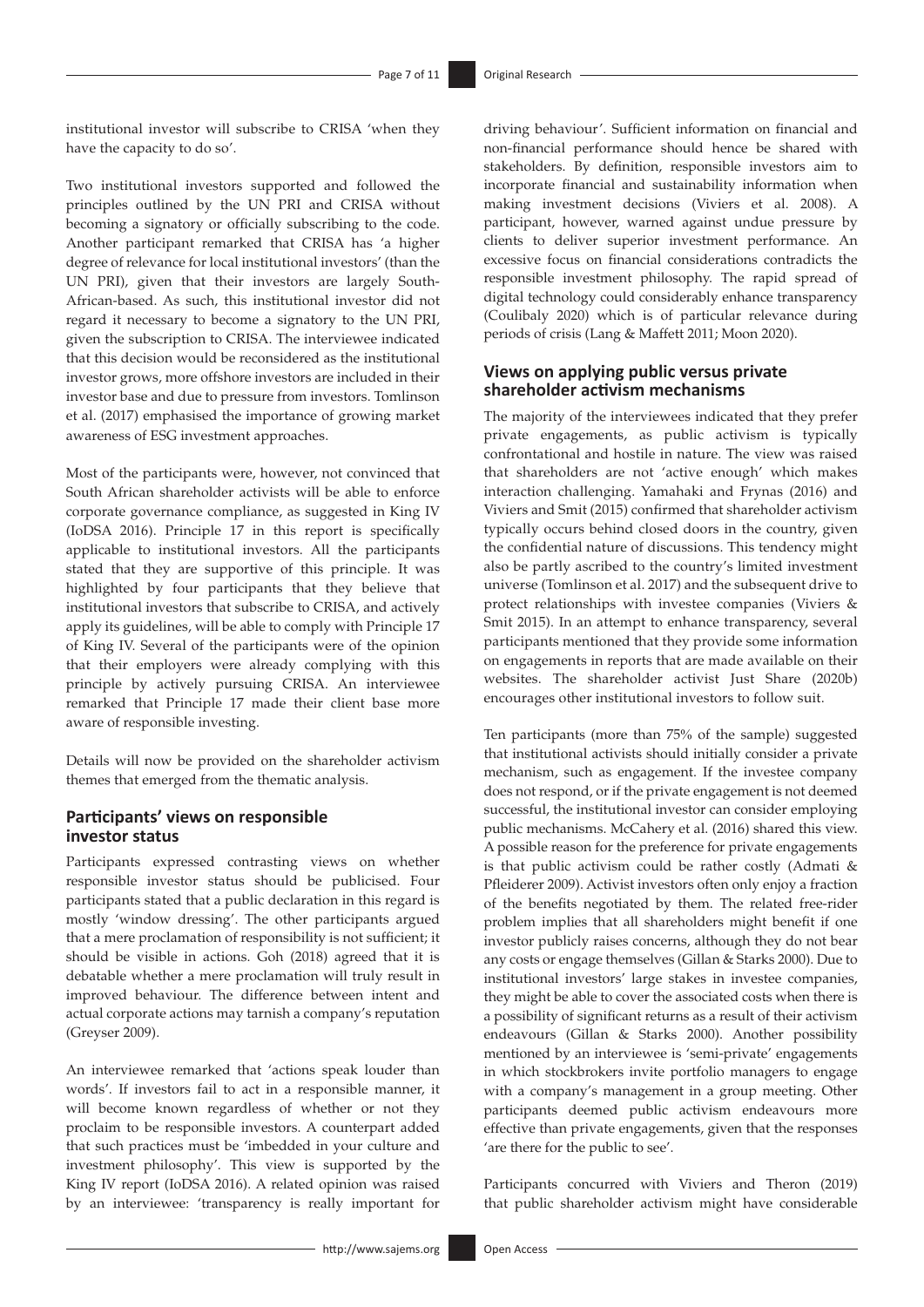negative repercussions for institutional investors. The example of Futuregrowth Asset Management was mentioned by several participants. After publicly proclaiming that they would not issue new loans to state-owned enterprises (SOEs) given governance-related concerns, Futuregrowth withdrew their support pending review of the SOEs' governance structures. Some of the SOEs' credit ratings were subsequently downgraded (Viviers & Theron 2019). After several engagements, Futuregrowth announced that they would resume lending to specific SOEs. Their public shareholder activism approach was received in a negative and emotive light, since trust was compromised. This is a prime example of good intentions of an institutional investor being perceived incorrectly. Given the outcome of this case, asset managers might be encouraged to rather pursue private engagements (Viviers & Theron 2019).

Shareholder activism research suggests that it is beneficial to form coalitions with other stakeholders (Sjöström 2020). Participants, however, expressed concern about the implications of the acting in concert provision included in the Companies Act (No. 71 of 2008). To act in concert means:

Any action pursuant to an agreement between or among two or more persons, in terms of which any of them co-operate for the purpose of entering into or proposing an affected transaction or offer. (Republic of South Africa 2009: 212)

Interviewees implied that this provision has a major implication for shareholder activism, as it makes it difficult for institutional investors to coordinate with other shareholders to initiate change.

In the light of rapid technological developments associated with the fourth industrial revolution, several participants mentioned that social media should be employed to create and enhance awareness of topical issues. Uldam (2018) confirm that social media is increasingly used by activists, often with devastating outcomes for corporate reputations (Chartered Governance Institute of Southern Africa 2020). Concerns were likewise raised by participants about expressing views on social media, especially Facebook and Twitter, that could be interpreted out of context. An interviewee argued that, as these platforms can 'disrupt the control of the corporate narrative that the company may think it has', they can be detrimental to an entity's reputation and brand. The view was expressed that media statements are often blown out of proportion as stakeholders might 'read their own personal bias into it'. This finding supports the King IV recommendation that social media should be proactively monitored (IoDSA 2016). A chief information officer can be appointed to assist in this regard (Maruca 2000). It is likely that more focus will be placed in future on the impact of brand trust on the relationships between a business and its stakeholders (Davis & Mulcahy 2018).

### **Engagement frequency and prevalent topics**

Eight participants (more than 60% of the sample) stated that the frequency of engagements varies due to the considerable number and nature of issues that require attention. Followup meetings with management of investee companies to reflect on the success of engagements were brought up by five interviewees. Semenova and Hassel (2019) likewise reported that Nordic institutional investors mentioned follow-up private engagements if an engagement case has not been closed within two months.

The interviewees indicated that engagements mainly centred on executive remuneration concerns. Engagements on board composition were also mentioned. An interviewee referred to voting on executive remuneration as 'a good example of what you can achieve if you want shareholder activism to play a more prominent role'. A counterpart suggested that 'roadshows' could be held to facilitate robust discussions with large investors on executive remuneration. Literature confirms that shareholder activism in South Africa is primarily eventdriven and focused on corporate governance issues such as emolument and board diversity (Davids & Kitcat 2019; Viviers, Mans-Kemp & Fawcett 2017; Viviers et al. 2019). This tendency could be partly ascribed to the introduction of say-on-pay guidelines and board diversity targets in King IV (IoDSA 2016). A participant ascribed the focus on the G-component of ESG to governance information being more accessible than data on social and environmental considerations. This participant stressed that more information is required to ensure meaningful engagement on sustainability topics in future. This call by participants is echoed by researchers (Eccles & Klimenko 2019).

### **Suggestions to enhance engagement and facilitate change**

An interviewee remarked that clients should pressurise companies to improve their engagement processes in future. It was suggested by this participant that contracts should be amended to offer more details on the expected behaviour of the institutional investor on behalf of the client. Although Viviers and Smit (2015) indicated that proxy voting seems to be the last resort for local shareholder activists, an interviewee expressed the view that proxy voting is expected to gain more traction in future: 'it's a two-way street; the institutional investors move on their own accord, but they will need the pressure from clients'. Gottfried and Donahue (2020) confirmed that it is likely that this shareholder activism mechanism will receive more attention following the disruption in markets caused by the COVID-19 pandemic.

The participants provided several recommendations on how to improve engagements in future, given rapid technological advancement. They deemed AGMs a prominent engagement platform, in addition to semi-annual and annual results presentations. The view was expressed by an interviewee that 'companies can use technology a lot more through webcasts'. By presenting a company's results and AGM via webcasts, more shareholders would be able to engage in discussions. Purcell (2008) suggested that electronic communication channels will not only result in more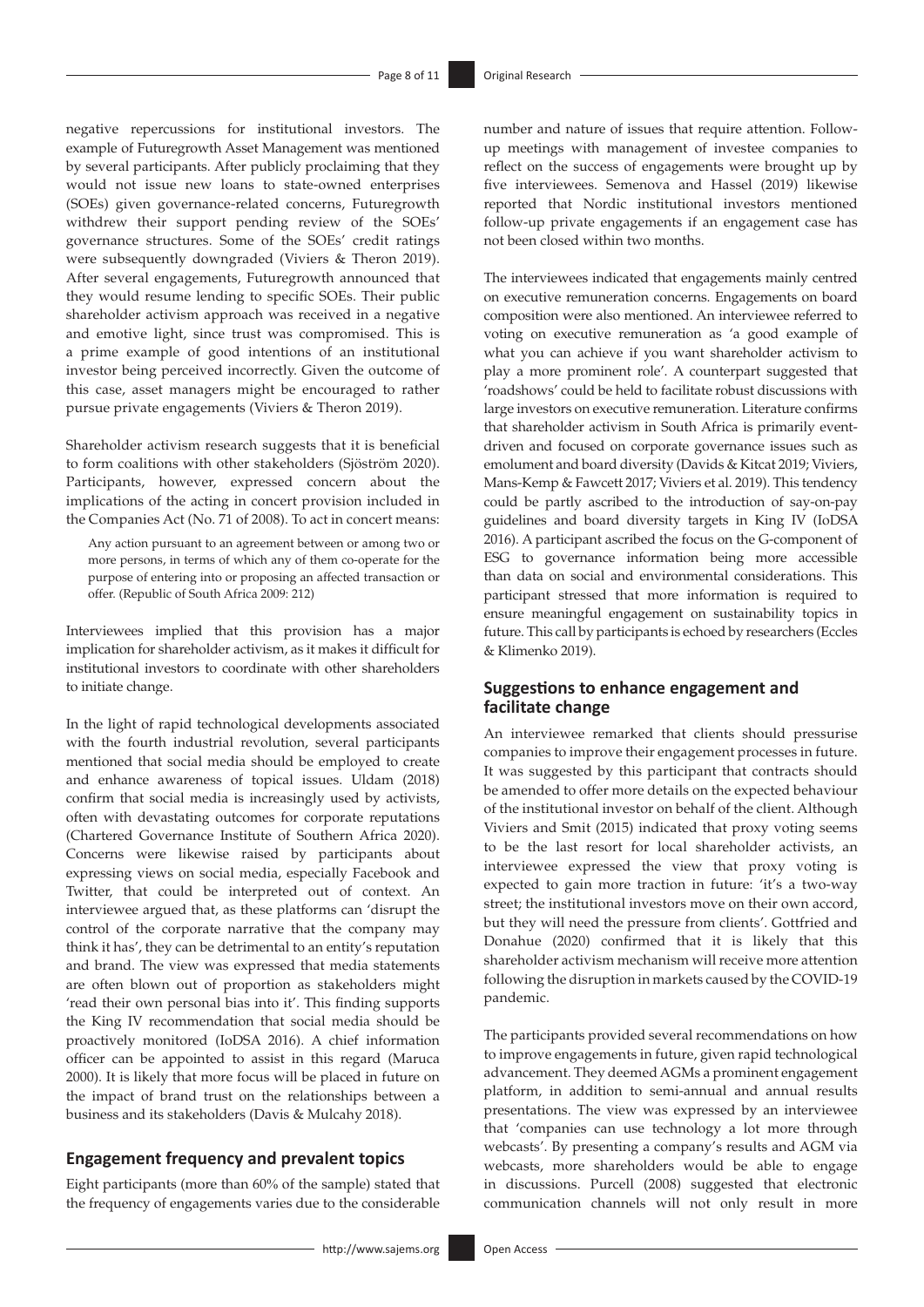effective engagements and better representation at meetings, but shareholders will also have the opportunity to vote directly without going through a proxy. Despite such calls, the first platform to facilitate electronic AGMs in South Africa was only introduced by the JSE (2020) in March 2020 following the COVID-19 pandemic that brought about social distancing. The impact of technology on shareholders' preference for specific activism mechanisms warrants further investigation.

# **Conclusions and recommendations for future research**

South Africa provides a well-developed framework to conduct research on responsible investment, including the King IV report, CRISA and Regulation 28. Responsible investors can employ a range of strategies, including shareholder activism, to account for ESG and financial considerations when making investment decisions. An increase in shareholder activism endeavours are noted among local shareholders of all sizes. Given their considerable shareholding in listed companies, institutional investors in particular can have a substantial impact in encouraging more responsible corporate behaviour. Despite a range of public and private voice mechanisms at their disposal, literature indicates that local institutional investors prefer engaging in private with investee companies, mainly to protect the latter's reputation. This study was conducted to investigate the views of selected institutional investors on the nature of shareholder activism endeavours in South Africa by conducting semi-structured interviews. The secondary objective was to contextualise their feedback by accounting for the impact of the fourth industrial revolution and the COVID-19 pandemic on the way forward for shareholder activism endeavours.

The results of the thematic analysis show that the majority of the interviewees preferred private engagements, as they deemed public activism to be too confrontational. Several participants were discouraged to engage in coalitions to drive change, given the acting in concert provision provided for in the Companies Act (No. 71 of 2008). Regular engagements and follow-up discussions with the management and directors of investee companies were mentioned. Some interviewees stated that engagement details are shared on the investee company's website. Based on these findings, it is suggested that more institutional investors should follow suit. Enhanced transparency will enable a broader range of stakeholders, including minority shareholders, to make more informed decisions.

The majority of the interviewees were of the view that shareholder activists will not be able to enforce compliance with the King IV guidelines, despite an acknowledgement in this report that they are deemed the ultimate compliance officers. Engagements were largely focused on corporate governance concerns, in particular executive remuneration and board composition. Interviewees remarked that more information is required to meaningfully engage on social and

environmental aspects. If more clients apply pressure on institutional investors, and they in turn engage more frequently with investee companies, it can be a tipping point for shareholder activism in South Africa. Technological systems and devices are likely to be considerable enablers in this regard. Interviewees indicated that social media could be valuable to enhance awareness of material ESG information, but might have potential detrimental consequences if quoted out of context. A chief information officer could assist to properly manage social media.

Participants furthermore indicated that the format of AGMs should be reconsidered. They suggested that technology could be utilised more extensively to enhance shareholder participation. This suggestion is particularly apt in the light of the COVID-19 pandemic. Webcast AGMs, hybrid meetings (in-person meetings that are simultaneously webcast) and virtual results presentations will enable more shareholders to become active owners. Shareholders will have to rethink the application and effectiveness of the mechanisms at their disposal to ensure that their voices are heard, while simultaneously being sensitive not to (further) endanger the livelihood of companies given challenging economic circumstances.

Based on the reported results, and in line with the views of Just Share (2020b) and Kennedy-Good and Chalwin-Milton (2020), the following guidelines are suggested for virtual AGMs and hybrid meetings in future:

- Shareholders should be timeously informed about meetings and technical arrangements, such as login details, and how to cast their votes.
- Platforms should be able to accommodate a large number of participants to log in within a short time period. The functionality of platforms should be tested before a meeting takes place.
- In addition to electronic questions, shareholders should have the option of submitting questions verbally, in real time, without moderation.
- Sufficient time should be allocated for the question and answer session by accounting for potential technological challenges. Technological support should be available during the entire meeting to address challenges.
- A summary of the questions and answers covered during an AGM could be published on the company's website to inform other stakeholders.

A similar study can be conducted in future to determine longitudinal changes related to shareholder activism endeavours in response to the COVID-19 pandemic and rapid technological development by reflecting on, inter alia, the employed measures and outcomes. While this study centred on institutional investors, interviews can be conducted with institutional and retail investors. The views of trade union representatives might also be gauged, given the considerable social impact of the pandemic. Surveys could also be considered to gauge these stakeholders' views on activism endeavours. Researchers can, furthermore, give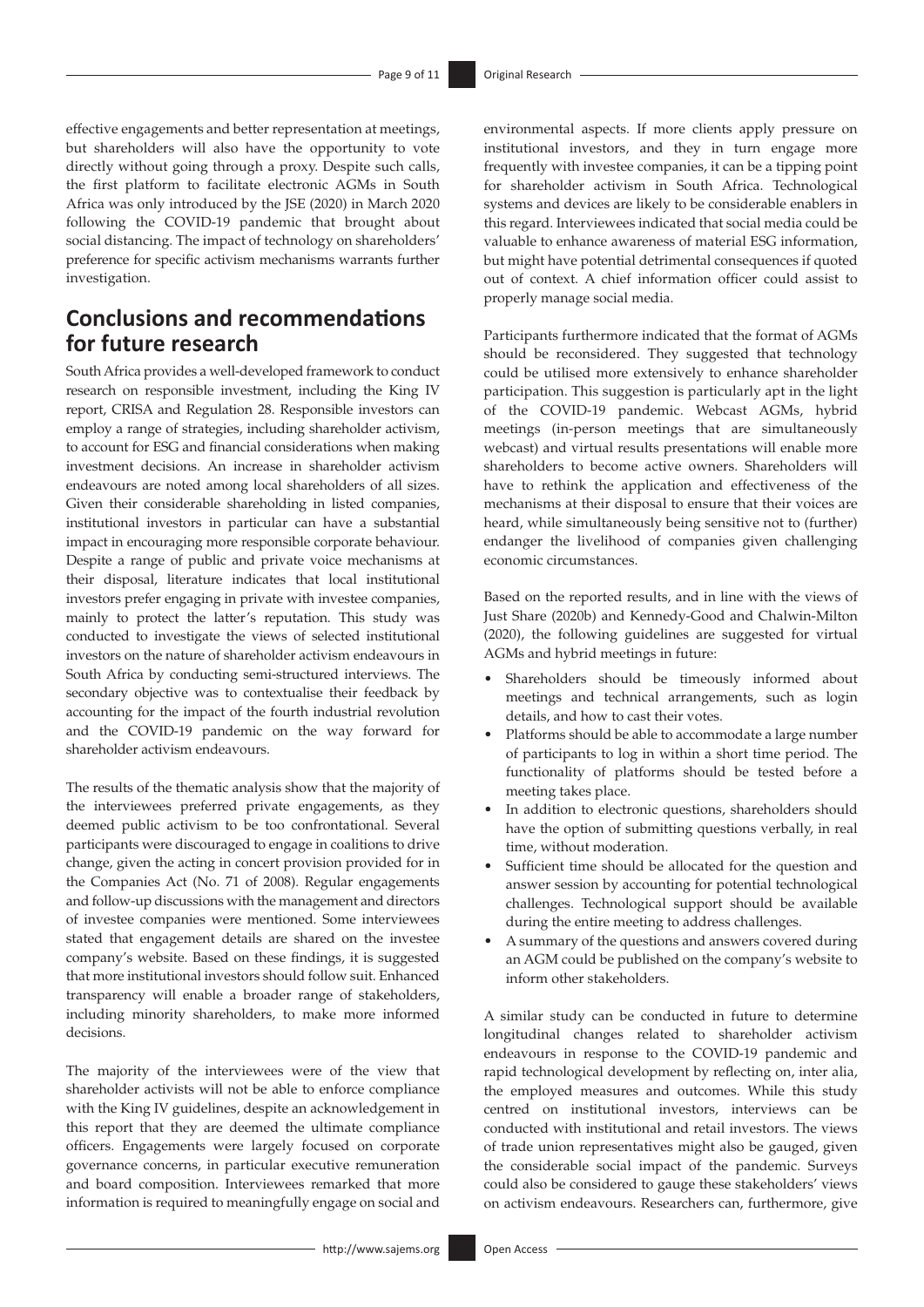attention to changes related to corporate risk oversight and the management of investor relations in response to periods of crisis.

# **Acknowledgements**

### **Competing interests**

The authors have declared that no competing interest exists.

#### **Authors' contributions**

N.M.-K. conceptualised and wrote the article. M.v.Z. conducted the interviews and the thematic analysis. She also contributed to the literature review and the finalisation of the article.

#### **Funding information**

This research received no specific grant from any funding agency in the public, commercial or not-for-profit sectors.

#### **Data availability statement**

The data will not be made publicly available to protect the privacy of the research participants.

### **Disclaimer**

The views and opinions expressed in this article are those of the authors and do not necessarily reflect the official policy or position of any affiliated agency of the authors.

### **References**

- Adegbite, E., Amaeshi, K. & Amao, O., 2012, 'The politics of shareholder activism in Nigeria', *Journal of Business Ethics* 105(3), 389–402. [https://doi.org/10.1007/](https://doi.org/10.1007/s10551-011-0974-y) [s10551-011-0974-y](https://doi.org/10.1007/s10551-011-0974-y)
- Admati, A.R. & Pfleiderer, P., 2009, 'The "Wall Street walk" and shareholder activism: Exit as a form of voice', *The Review of Financial Studies* 22(7), 2645–2685. [https://](https://doi.org/10.1093/rfs/hhp037) [doi.org/10.1093/rfs/hhp037](https://doi.org/10.1093/rfs/hhp037)
- Arjaliès, D.-L., 2010, 'A social movement perspective on finance: How socially responsible investment mattered', *Journal of Business Ethics* 92(1), 57–78. [https://](https://doi.org/10.1007/s10551-010-0634-7) [doi.org/10.1007/s10551-010-0634-7](https://doi.org/10.1007/s10551-010-0634-7)
- Bauer, R., Moers, F. & Viehs, M., 2015, 'Who withdraws shareholder proposals and does it matter? An analysis of sponsor identity and pay practices', *Corporate Governance: An International Review* 23(6), 472–488. [https://doi.org/10.1111/](https://doi.org/10.1111/corg.12109) [corg.12109](https://doi.org/10.1111/corg.12109)
- Beekes, W. & Brown, P., 2006, 'Do better-governed Australian firms make more<br>informative disclosures?', *Journal of Business Finance & Accounting* 33(3), 422–450.<br><https://doi.org/10.1111/j.1468-5957.2006.00614.x>
- Borlea, S.N. & Achim, M.V., 2013, 'Theories of corporate governance', *Economics Series* 23(1), 117–128.
- Braun, V. & Clarke, V., 2006, 'Using thematic analysis in psychology', *Qualitative Research in Psychology* 3(2), 77–101.<https://doi.org/10.1191/1478088706qp063oa>
- Cai, J. & Walkling, R.A., 2011, 'Shareholders' say on pay: Does it create value?', *Journal of Financial and Quantitative Analysis* 46(2), 299–339. [https://doi.org/10.1017/](https://doi.org/10.1017/S0022109010000803) [S0022109010000803](https://doi.org/10.1017/S0022109010000803)
- Chartered Governance Institute of Southern Africa, 2020, *CGISA best practice guide: Shareholder activism and the role of the company secretary*, viewed 11 [September 2020, from https://chartsec.co.za/documents/members/CGISA](https://chartsec.co.za/documents/members/CGISA%20Best%20Practice%20Guide%20Shareholder%20Activism.pdf)% 20Best%20Practice%20Guide%20Shareholder%20Activism.pdf.
- Coulibaly, B.S. (ed.), 2020, 'Foresight Africa: Top priorities for the continent 2020–2030', *Africa Growth Initiative at Brookings*, viewed 13 May 2020, from [https://www.](https://www.brookings.edu/wp-content/uploads/2020/01/ForesightAfrica2020_20200110.pdf) [brookings.edu/wp-content/uploads/2020/01/ForesightAfrica2020\\_20200110.pdf](https://www.brookings.edu/wp-content/uploads/2020/01/ForesightAfrica2020_20200110.pdf).
- Davids, E. & Kitcat, R., 2019, 'The shareholder rights and activism review. South Africa', *The Law Reviews*, viewed 25 April 2020, from [https://thelawreviews.](https://thelawreviews.co.uk/edition/the-shareholder-rights-and-activism-review-edition-4/1197511/south-africa) [co.uk/edition/the-shareholder-rights-and-activism-review-edition-4/1197511/](https://thelawreviews.co.uk/edition/the-shareholder-rights-and-activism-review-edition-4/1197511/south-africa) [south-africa.](https://thelawreviews.co.uk/edition/the-shareholder-rights-and-activism-review-edition-4/1197511/south-africa)
- Davis, N. & Mulcahy, S., 2018, 'The power of trust and values in the fourth industrial revolution', *World Economic Forum*, viewed 13 May 2020, from [https://www.](https://www.weforum.org/agenda/2018/10/power-trust-and-values-fourth-industrial-revolution/) [weforum.org/agenda/2018/10/power-trust-and-values-fourth-industrial](https://www.weforum.org/agenda/2018/10/power-trust-and-values-fourth-industrial-revolution/)[revolution/.](https://www.weforum.org/agenda/2018/10/power-trust-and-values-fourth-industrial-revolution/)
- Deloitte, 2019a, *Taking the long-term view: 2019 directors' alert*, viewed 12 May 2020, from [https://www2.deloitte.com/content/dam/Deloitte/pe/Documents/](https://www2.deloitte.com/content/dam/Deloitte/pe/Documents/risk/Directors%20Alert%202019.pdf) [risk/Directors](https://www2.deloitte.com/content/dam/Deloitte/pe/Documents/risk/Directors%20Alert%202019.pdf)%20Alert%202019.pdf.
- Deloitte, 2019b, *'Be your own activist': How boards can develop an activist mindset to drive secure value*, viewed 12 May 2020, from [https://www2.deloitte.com/](https://www2.deloitte.com/content/dam/Deloitte/za/Documents/finance/ActivistShareholder_Pamphlet.pdf) [content/dam/Deloitte/za/Documents/finance/ActivistShareholder\\_Pamphlet.pdf.](https://www2.deloitte.com/content/dam/Deloitte/za/Documents/finance/ActivistShareholder_Pamphlet.pdf)
- Deloitte Insights, 2020, *Advancing environmental, social, and governance investing: A holistic approach for investment management firms*, viewed 15 March 2020, from [https://www2.deloitte.com/content/dam/insights/us/articles/5073\\_Advancing-](https://www2.deloitte.com/content/dam/insights/us/articles/5073_Advancing-ESG-investing/DI_Advancing-ESG-investing_UK.pdf)[ESG-investing/DI\\_Advancing-ESG-investing\\_UK.pdf](https://www2.deloitte.com/content/dam/insights/us/articles/5073_Advancing-ESG-investing/DI_Advancing-ESG-investing_UK.pdf).
- Deloitte & Touche, 2014, *The relationship between CRISA and Regulation 28 of Pension Funds Act and integrated reporting*, viewed 21 January 2018, from [https://www2.](https://www2.deloitte.com/content/dam/Deloitte/za/Documents/governance-risk-compliance/ZA_TheRelationshipBetweenCRISAAndRegulation28OfPensionFundsAct04042014.pdf) [deloitte.com/content/dam/Deloitte/za/Documents/governance-risk-compliance/](https://www2.deloitte.com/content/dam/Deloitte/za/Documents/governance-risk-compliance/ZA_TheRelationshipBetweenCRISAAndRegulation28OfPensionFundsAct04042014.pdf) [ZA\\_TheRelationshipBetweenCRISAAndRegulation28OfPensionFundsAct](https://www2.deloitte.com/content/dam/Deloitte/za/Documents/governance-risk-compliance/ZA_TheRelationshipBetweenCRISAAndRegulation28OfPensionFundsAct04042014.pdf) [04042014.pdf.](https://www2.deloitte.com/content/dam/Deloitte/za/Documents/governance-risk-compliance/ZA_TheRelationshipBetweenCRISAAndRegulation28OfPensionFundsAct04042014.pdf)
- Eccles, R.G. & Klimenko, S., 2019, 'The investor revolution', *Harvard Business Review*, May/June, viewed 14 May 2020, from [https://hbr.org/2019/05/the-investor](https://hbr.org/2019/05/the-investor-revolution)[revolution](https://hbr.org/2019/05/the-investor-revolution).
- Ertimur, Y., Ferri, F. & Muslu, V., 2011, 'Shareholder activism and CEO pay', *Review of Financial Studies* 24(2), 535–592.<https://doi.org/10.1093/rfs/hhq113>
- Esser, I.-M., 2017, 'Corporate governance: Soft law regulation and disclosure The<br>cases of the United Kingdom and South Africa', in J.J. Du Plessis & C.K. Low (eds.),<br>Corporate governance codes for the 21st century: Inte *critical analyses*, pp. 233–260, Springer, Cham.
- Feront, C. & Bertels, S., 2019, 'The impact of frame ambiguity on field-level change', *Organization Studies*. December 2019, pp. 1–31. [https://doi.org/10.1177/](https://doi.org/10.1177/0170840619878467) [0170840619878467](https://doi.org/10.1177/0170840619878467)
- Financial Sector Conduct Authority, 2019, *Guidance notice: Sustainability of investments and assets in the context of a retirement fund's investment policy statement*, viewed 15 May 2020, from [https://justshare.org.za/wp-content/](https://justshare.org.za/wp-content/uploads/2019/07/FSCA-Guidance-Notice-1-of-2019-PFA-Sustainability-of-Investments-and-Assets.pdf) [uploads/2019/07/FSCA-Guidance-Notice-1-of-2019-PFA-Sustainability-of-](https://justshare.org.za/wp-content/uploads/2019/07/FSCA-Guidance-Notice-1-of-2019-PFA-Sustainability-of-Investments-and-Assets.pdf)[Investments-and-Assets.pdf.](https://justshare.org.za/wp-content/uploads/2019/07/FSCA-Guidance-Notice-1-of-2019-PFA-Sustainability-of-Investments-and-Assets.pdf)
- Freeman, R.E., 1984, *Strategic management: A stakeholder approach*, Pitman, Boston, MA.
- Galletta, A., 2013, *Mastering the semi-structured interview and beyond: From research design to analysis and publication*, New York University Press, New York, NY.
- Gantchev, N., 2013, 'The costs of shareholder activism: Evidence from a sequential decision model', *Journal of Financial Economics* 107(3), 610–631. [https://doi.](https://doi.org/10.1016/j.jfineco.2012.09.007) [org/10.1016/j.jfineco.2012.09.007](https://doi.org/10.1016/j.jfineco.2012.09.007)
- Gillan, S.L. & Starks, L.T., 2000, 'Corporate governance proposals and shareholder activism: The role of institutional investors', *Journal of Financial Economics* 57(2), 275–305. [https://doi.org/10.1016/S0304-405X\(00\)00058-1](https://doi.org/10.1016/S0304-405X(00)00058-1)
- Gillan, S.L. & Starks, L.T., 2003, 'Corporate governance, corporate ownership, and the role of institutional investors: A global perspective', *Journal of Applied Finance* 13(2), 4–22. <https://doi.org/10.2139/ssrn.439500>
- Goh, J., 2018, *Some ESG strategies 'just window dressing'*, viewed 18 August 2018, from [https://expertinvestoreurope.com/selector-most-esg-criteria-is-just-window](https://expertinvestoreurope.com/selector-most-esg-criteria-is-just-window-dressing/)[dressing/.](https://expertinvestoreurope.com/selector-most-esg-criteria-is-just-window-dressing/)
- Goldman Sachs, 2019, 'Shareholder engagement in the age of transparency', *GS Sustain ESG Series*, 12 June, viewed 12 May 2020, from [https://www.eticanews.it/](https://www.eticanews.it/wp-content/uploads/2019/06/Shareholder-engagement-in-the-age-of-transparency-1.pdf) [wp-content/uploads/2019/06/Shareholder-engagement-in-the-age-of](https://www.eticanews.it/wp-content/uploads/2019/06/Shareholder-engagement-in-the-age-of-transparency-1.pdf)[transparency-1.pdf.](https://www.eticanews.it/wp-content/uploads/2019/06/Shareholder-engagement-in-the-age-of-transparency-1.pdf)
- Goranova, M. & Ryan, L.V., 2014, 'Shareholder activism: A multidisciplinary review', *Journal of Management* 40(5), 1230–1268. [https://doi.org/10.1177/014920](https://doi.org/10.1177/0149206313515519) [6313515519](https://doi.org/10.1177/0149206313515519)
- Gordon, J., 2020, 'Royal London's Fox: "Covid has done more for ESG in 10 weeks than the last 10 years"', *Citywire*, 29 May, viewed 09 September 2020, from [https://](https://citywire.co.uk/funds-insider/news/royal-london-s-fox-covid-has-done-more-for-esg-in-10-weeks-than-the-last-10-years/a1361768) [citywire.co.uk/funds-insider/news/royal-london-s-fox-covid-has-done-more-for-](https://citywire.co.uk/funds-insider/news/royal-london-s-fox-covid-has-done-more-for-esg-in-10-weeks-than-the-last-10-years/a1361768)[esg-in-10-weeks-than-the-last-10-years/a1361768](https://citywire.co.uk/funds-insider/news/royal-london-s-fox-covid-has-done-more-for-esg-in-10-weeks-than-the-last-10-years/a1361768).
- Gottfried, K. & Donahue, S., 2020, 'The impact of COVID19 on shareholder activism', *Harvard Law School Forum on Corporate Governance*, viewed 13 May 2020, from <https://corpgov.law.harvard.edu/>.
- Greyser, S.A., 2009, 'Corporate brand reputation and brand crisis management', *Management Decision* 47(4), 590–602. [https://doi.org/10.1108/00251740910](https://doi.org/10.1108/00251740910959431) [959431](https://doi.org/10.1108/00251740910959431)
- Institute of Directors in Southern Africa (IoDSA), 2011, *Code for responsible investing in South Africa (CRISA)*, viewed 21 January 2018, from [https://c.ymcdn.com/sites/](https://c.ymcdn.com/sites/www.iodsa.co.za/resource/resmgr/crisa/crisa_19_july_2011.pdf) [www.iodsa.co.za/resource/resmgr/crisa/crisa\\_19\\_july\\_2011.pdf.](https://c.ymcdn.com/sites/www.iodsa.co.za/resource/resmgr/crisa/crisa_19_july_2011.pdf)
- Institute of Directors in Southern Africa (IoDSA), 2016, *King IV report on corporate governance for South Africa*, viewed 18 April 2019, from [https://c.ymcdn.com/](https://c.ymcdn.com/sites/iodsa.site-ym.com/resource/collection/684B68A7-B768-465C-8214-E3A007F15A5A/IoDSA_King_IV_Report_-_WebVersion.pdf) [sites/iodsa.site-ym.com/resource/collection/684B68A7-B768-465C-8214-](https://c.ymcdn.com/sites/iodsa.site-ym.com/resource/collection/684B68A7-B768-465C-8214-E3A007F15A5A/IoDSA_King_IV_Report_-_WebVersion.pdf) [E3A007F15A5A/IoDSA\\_King\\_IV\\_Report\\_-\\_WebVersion.pdf](https://c.ymcdn.com/sites/iodsa.site-ym.com/resource/collection/684B68A7-B768-465C-8214-E3A007F15A5A/IoDSA_King_IV_Report_-_WebVersion.pdf).
- Ivanova, M.R., 2017, 'Institutional investors as stewards of the corporation: Exploring the challenges to the monitoring hypothesis', *Business Ethics: A European Review* 26(2), 175–188.<https://doi.org/10.1111/beer.12142>
- Jensen, M.C. & Meckling, W.H., 1976, 'Theory of the firm: Managerial behavior, agency costs and ownership structure', *Journal of Financial Economics* 3(4), 305–360. [https://doi.org/10.1016/0304-405X\(76\)90026-X](https://doi.org/10.1016/0304-405X(76)90026-X)
- Johannesburg Stock Exchange (JSE), 2015, *JSE announces ESG partnership with FTSE Russell*, viewed 11 September 2020, from [https://www.jse.co.za/services/market-](https://www.jse.co.za/services/market-data/indices/socially-responsible-investment-index)[data/indices/socially-responsible-investment-index](https://www.jse.co.za/services/market-data/indices/socially-responsible-investment-index).
- Johannesburg Stock Exchange (JSE), 2017, *JSE limited listings requirements*, viewed 11 September 2020, from [https://www.jse.co.za/content/JSERules](https://www.jse.co.za/content/JSERules PoliciesandRegulationItems/JSE%20Listings%20Requirements.pdf) [PoliciesandRegulationItems/JSE](https://www.jse.co.za/content/JSERules PoliciesandRegulationItems/JSE%20Listings%20Requirements.pdf)%20Listings%20Requirements.pdf.